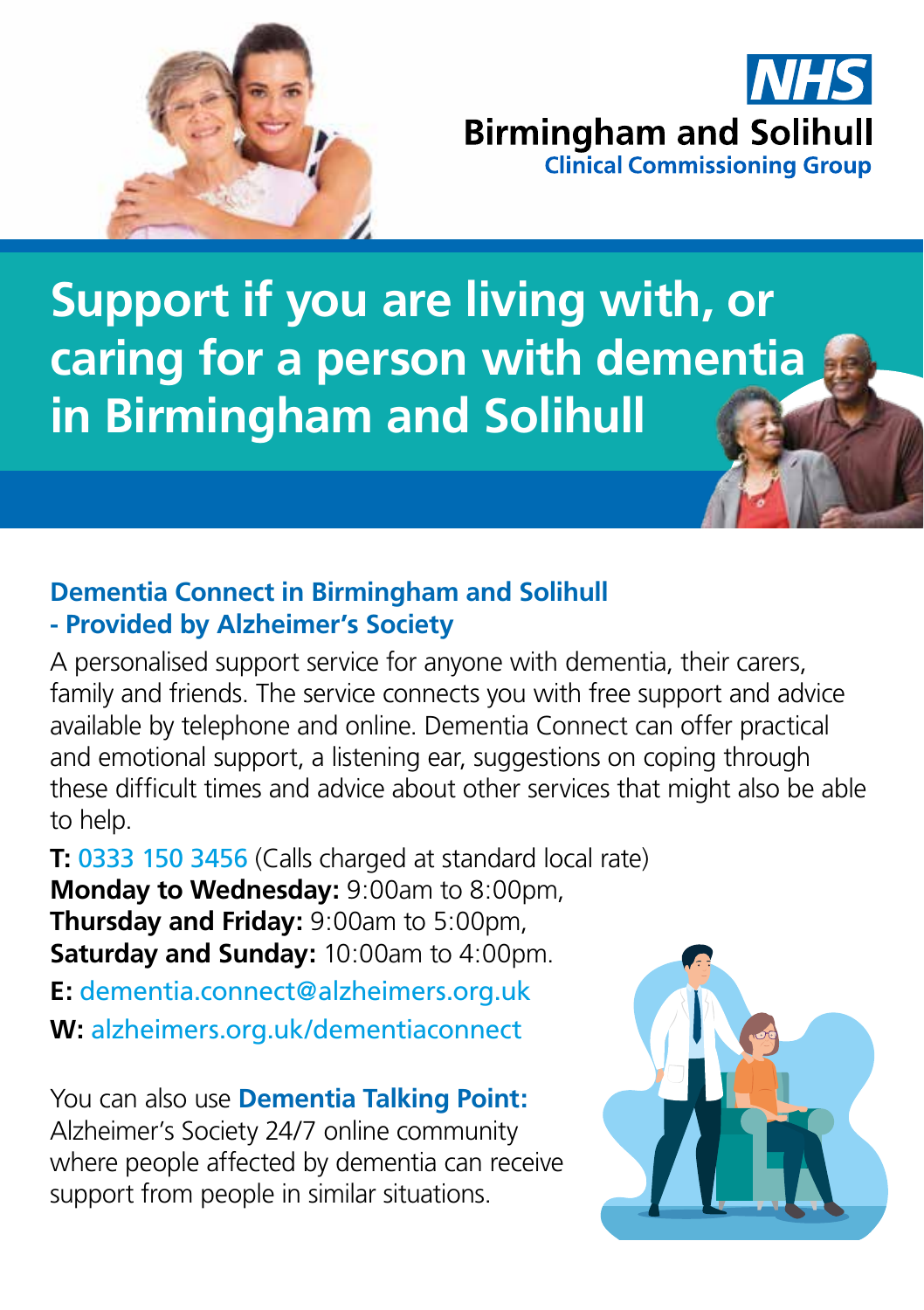### **Support for caring for someone living with Dementia in Birmingham - Birmingham Carers Support**

Forward Carers offers a range of services to support carers including:

#### **Birmingham Carers Hub (In partnership with Age Concern Birmingham)**

This service provides practical information and advice to support you in your caring role including carers assessments.

**T:** 0333 006 9711 **E:** info@birminghamcarershub.org.uk **W:** forwardcarers.org.uk/local-services/birmingham/

#### **Carer Emergency Back-Up Service - CERS (In partnership with Midland Mencap)**

CERS offers up to 48 hours back-up support for registered carers in emergencies where the carer is unable to provide support. CERS also provides a sitting service for important medical appointments.

**T:** 0121 442 2960 **E:** info@cers.org.uk **W:** forwardcarers.org.uk/local-services/birmingham/cers/

#### **Caring for Carers Dementia Support Groups (In partnership with Crossroads)**

Support groups specifically for carers of people with memory problems or dementia living in Birmingham.

The groups provide emotional support, advice and information.

#### **T:** 0121 803 1065

**W:** www.sandwellcrossroads.org **FB:** facebook.com/CrossroadsCaringforCarers/

#### **Next Steps/Dementia Change Action Network**

Next Steps has been created by the Dementia Change Action Network (DCAN), a collaboration between Alzheimer's Society, NHS England & Improvement, and the Coalition for Personalised Care. They work in partnership with people with dementia, their families and carers, and professionals, bringing together the worlds of dementia and personalisation.

**T:** 020 8036 5400 **E:** info@dementiauk.org **W:** https://www.nextsteps.org.uk/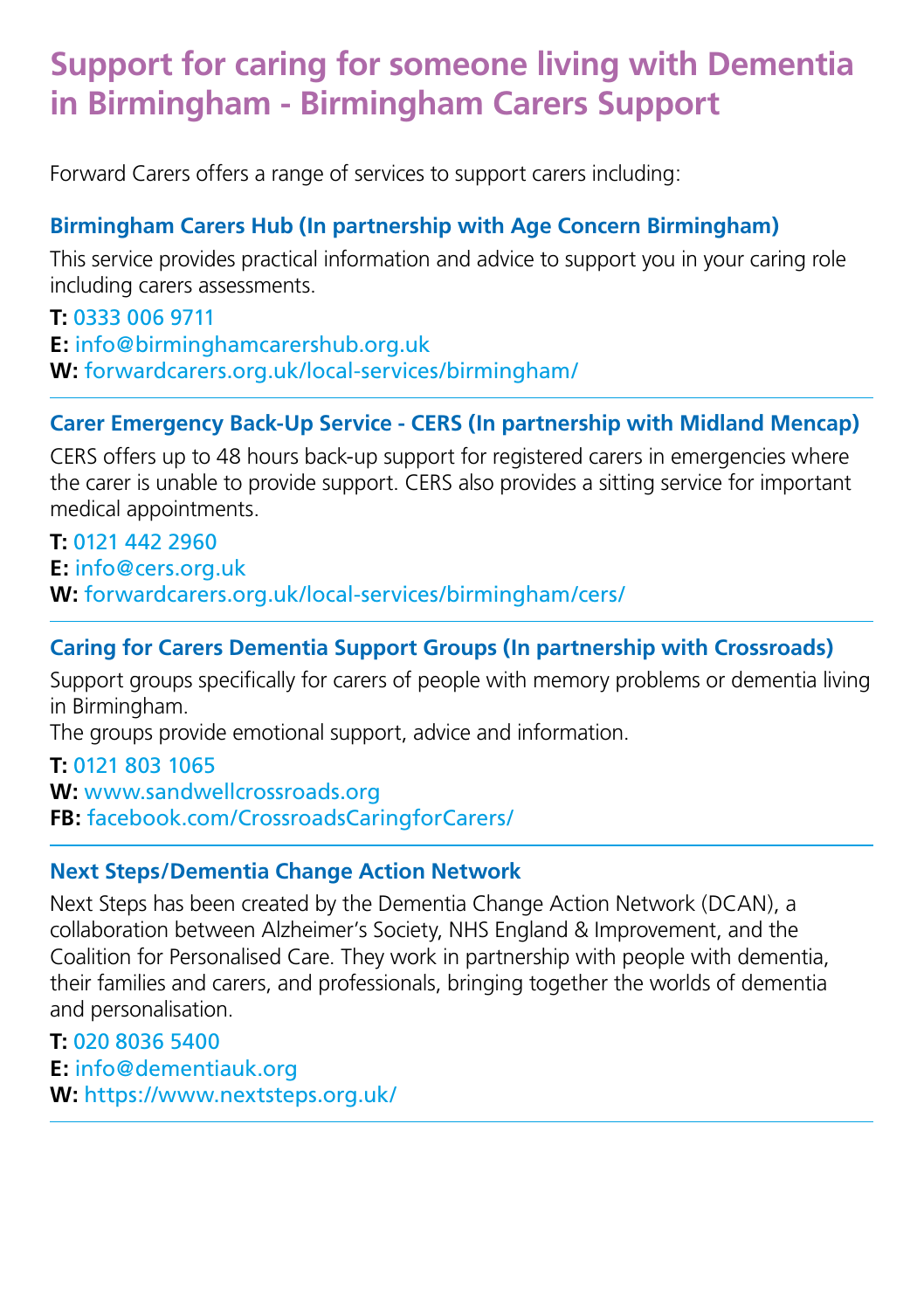#### **Social Care and Health**

Social care, community services, day care, respite, long term care, occupational therapy, safeguarding

**T:** 0121 303 1234 **E:** acap@birmingham.gov.uk **W:** www.birmingham.gov.uk/

Birmingham City Council's social care, education and family services information and advice website

**W:** www.mycareinbirmingham.co.uk

#### **Learning Disability & Dementia Support Service (In partnership with Midland Mencap)**

A dedicated worker providing information, advice, care navigation and wellbeing support to families who have a relative with a learning disability living with dementia.

#### **T:** 0121 442 2944 (ask for Family Carers 'Duty Worker') **E:** families@midlandmencap.org.uk

Please note, due to the current coronavirus (covid-19) pandemic, the face-to-face activities such carer support groups are suspended until further notice.

### **Support if you Caring for someone living with Dementia in Solihull - Solihull carers support**

Solihull Council have some local information and advice including shielding, money advice and help with food that can be found herehttps://www.solihull.gov.uk/Resident/ socialservicesandhealth/

All events and activities, group support work, peer mentoring and befriending, wellbeing groups and carers groups have been suspended for the foreseeable future pending government guidelines. We will not be delivering any face to face work at the moment.

#### **Solihull Social Care and Health**

This is where you can find out about help, advice and services available to help you

**T:** 0121 704 8007 (One Front Door) **T:** 0121 605 6060 (out of hours) **W:** http://solihull.mylifeportal.co.uk/home/

#### **Solihull Connect (Council Services)**

Information about Council services

**T:** 0121 704 8001/6000 **W:** http://www.solihull.gov.uk/connect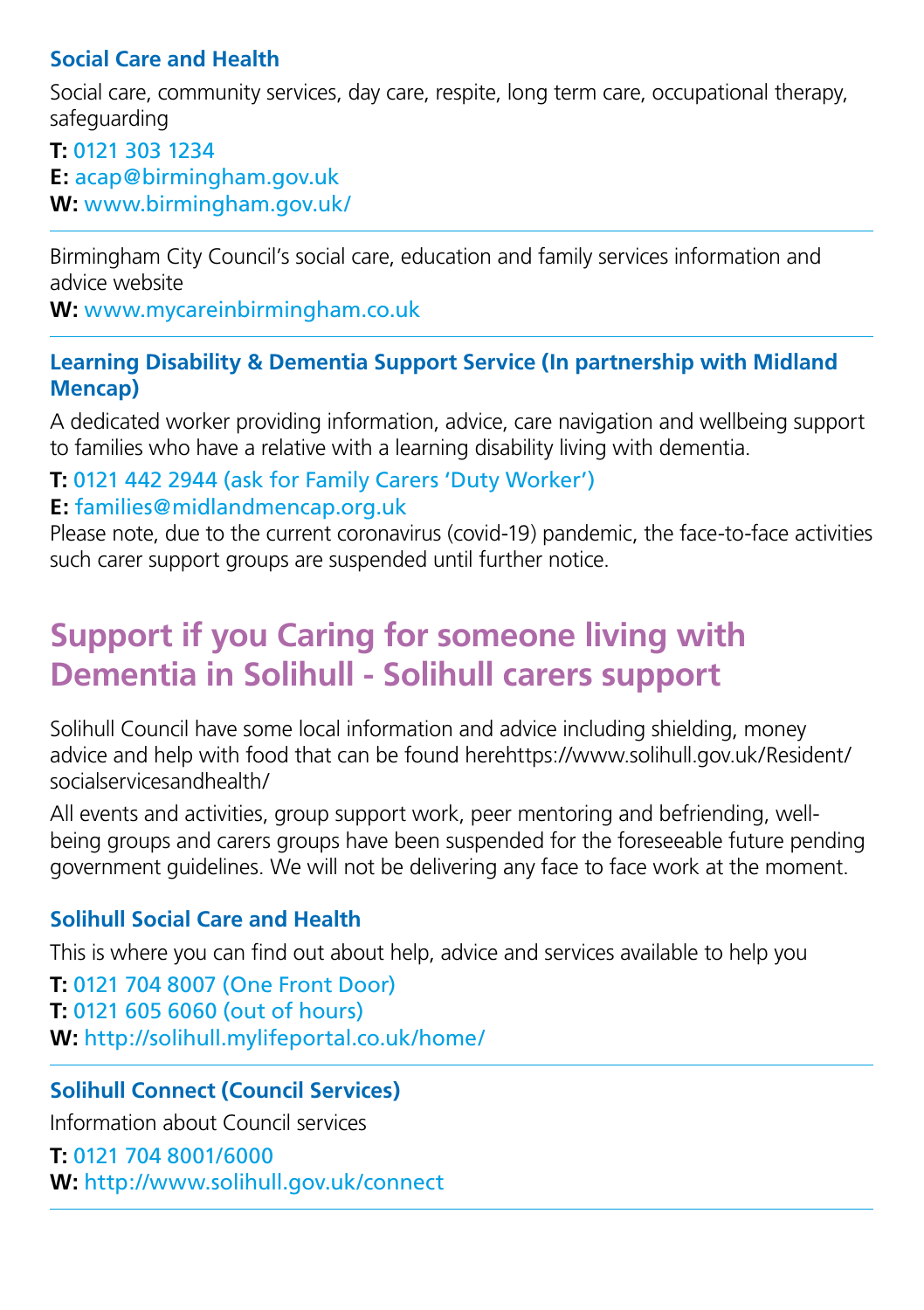#### **Solihull Independent Living (adaptations aids)**

Information about adaptations if you have mobility issues at home

**T:** 0121 717 1517/ 0121 717 1515 (assistive technology)

#### **Solihull Carers Centre**

Emotional support, carer's assessments, practical information, advice, social activities, events can be found via the website below or please email or phone using the details below

**T:** 0121 788 1143 **E:** centre@solihullcarers.org **W:** https://carers.org/partner/carers-trust-solihull You can also call NHS for guidance on the 111 number.

#### **How to reduce the risk of catching COVID-19?**

Please click on the link below for a summary of information explaining how to reduce the risk of catching COVID-19.

**W:** https://www.solihullcarers.org/how-can-i-reduce-my-risk-of-gettingcoronavirus/

## **Birmingham and Solihull**

#### **Every Mind Matters**

To access the Every Mind Matters digital platform, including expert-led videos, and create your own action plan to help look after your mental health, visit the website below:

**W:** https://www.nhs.uk/oneyou/every-mind-matters/

#### **Admiral Nurse Service – provided by Birmingham and Solihull Mental Health Trust**

#### **T:** 0121 301 5830

Information advice and support in caring or supporting a person with dementia, Monday to Friday 9am -5pm

**E:** bsmhft.admiralnursingservice@nhs.net **W:** http://www.bsmhft.nhs.uk/

Outside of the above hours the Admiral Nurse Dementia Helpline

- Provided by Dementia UK

You can telephone the National Admiral Nurse Dementia Helpline for free:

**T:** 0800 888 6678 (free phone number) Monday – Friday 9am – 9pm Sunday 9am – 5pm